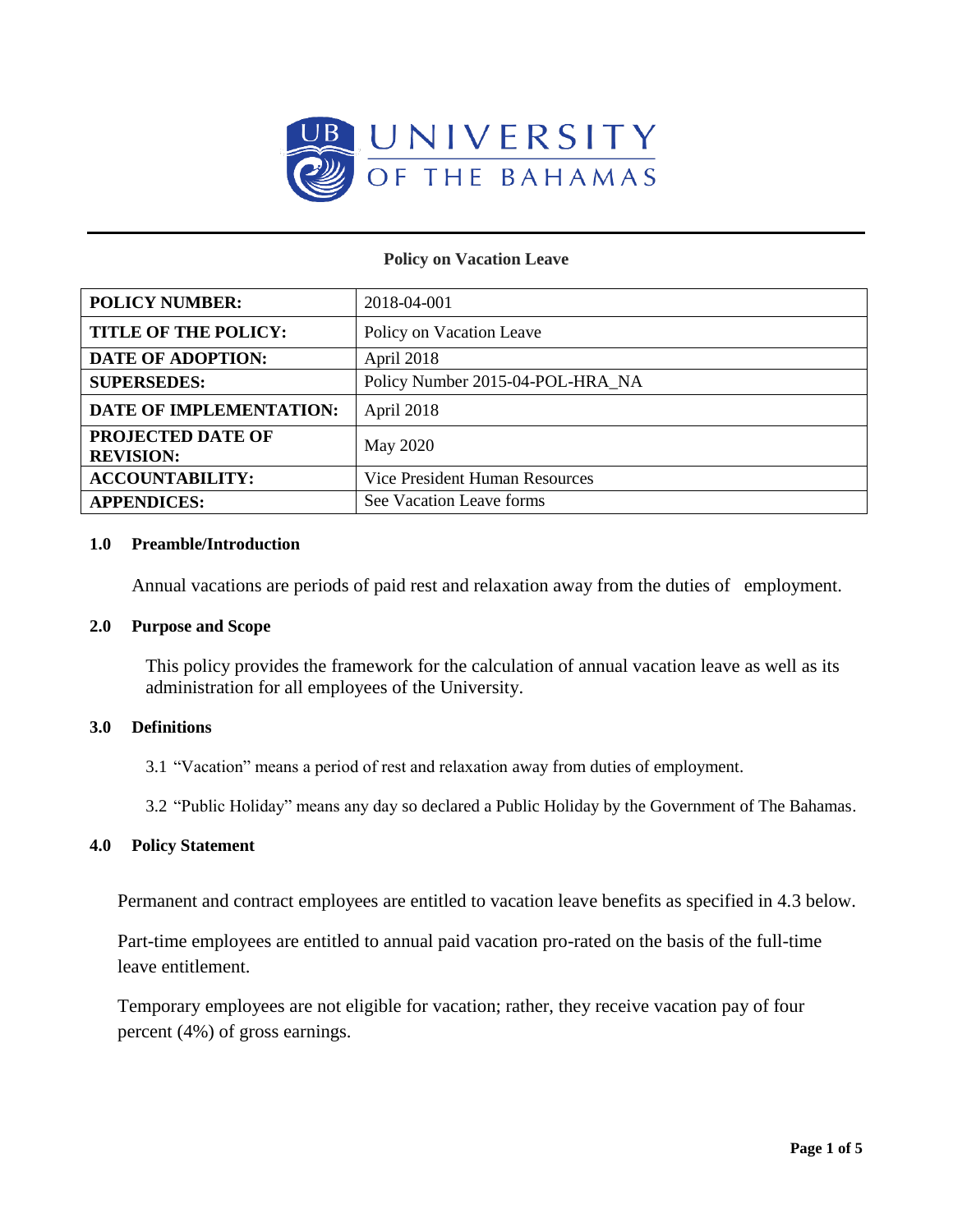## **Vacation Leave Entitlement**

- 4.1. Staff earn annual paid vacation leave in accordance with the following schedule:
	- 4.1.1. Staff with one (1) to three (3) years of continuous service are entitled to fifteen (15) working days.
	- 4.1.2. Staff with four (4) to ten (10) years of continuous service are entitled to twenty (20) working days.
	- 4.1.3. Staff with eleven (11) or more years of continuous service are entitled to twentyfive (25) working days.
- 4.2. Faculty earn five (5) weeks' vacation per year to be taken in the summer within the academic year.
- 4.3. Other full-time permanent and contract employees who do not fall within 4.1 or 4.2 earn five (5) weeks' vacation per year.
- 4.4. Mid-Managers having ten (10) years of service at The University are granted one (1) additional (non-cumulative) week's vacation on every fifth  $(5<sup>th</sup>)$  year anniversary thereafter (i.e., in his/her  $15<sup>th</sup>$ ,  $20<sup>th</sup>$ ,  $25<sup>th</sup>$ ,  $30<sup>th</sup>$  year etc., of service).

### **5. Vacation Leave Calculation and Accrual**

- 5.1. Vacation leave is calculated from the date of employment and is accrued for each week worked at a rate of  $1/52<sup>nd</sup>$ , the value of the vacation for each week of full-time employment.
- 5.2. Accrued vacation must be taken within six (6) weeks of the twelve (12)-month period in which it has been accrued.
- 5.3. A maximum of ten (10) days may be accrued beyond the six (6)-week period described above if the employee makes a special request with which the employer has agreed, and those ten (10) days must be taken within the twelve (12)-month period described above. Such agreements must be in writing and must be filed with the Department of Human Resources.
- 5.4. When an employee is on leave from the University, whether study leave, sabbatical or other leave, it shall be assumed that all vacation leave is taken during the leave and no vacation leave shall accrue over this period unless approved by the University's President for a maximum of five (5) days.

### **6. Authorization for Vacation Leave**

6.1. Employees shall request authorization to take vacation leave through the unit head using the University's vacation leave request form. Unit heads shall have the right to request that vacation be taken at a different time than the one (1) requested if required to ensure the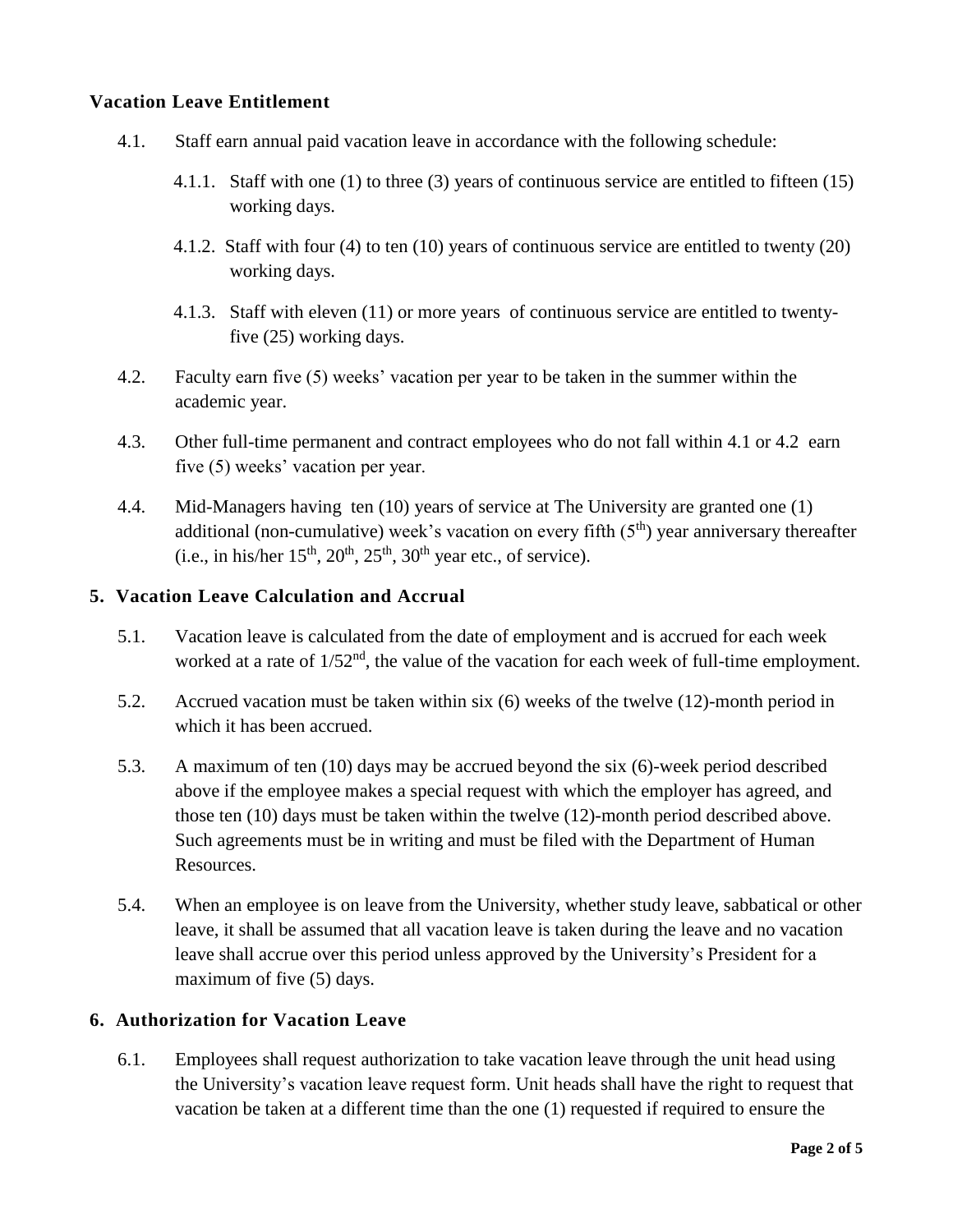appropriate functioning of the University, but may not refuse requests where such a refusal will lead to an accrual beyond the six (6) weeks after the year in which the vacation leave was earned.

- 6.2. Employees may not take vacation leave where it has not been authorized by the Unit Head.
- 6.3. Unit Heads shall request that annual vacation leave be agreed to well in advance of vacation time in order to ensure adequate arrangements are made for carrying out the duties of the absent employee.
- 6.4. Vacation leave will not be granted in the first  $(1<sup>st</sup>)$  six  $(6)$  months of service, after which it shall be granted as accrued.
- 6.5. While vacation leave may be granted for one (1) or more days at a given time, every employee shall have no less than at least one (1), two (2)-week period of vacation per year.
- 6.6. Nothing contained within this clause shall limit the employer's right to place an employee on mandatory vacation for any or all vacation earned during that calendar year based upon the operational circumstances of the institution, subject only to the employer and employee agreeing to an alternative period of vacation that is also in keeping with these operational circumstances.
- 6.7. Public holidays occurring during a vacation leave do not count as vacation leave.
- 6.8. An employee who falls ill while on vacation leave shall be eligible for sick leave with effect from the beginning of the certified incapacity. He/She shall first furnish the employer with a statement from the attending/practising medical doctor, stating that he/she is medically unfit for duty. A definite time period for illness must be given. The employee shall not, however, be permitted, if he/she is within The Bahamas to resume his/her vacation leave unless he/she first returns to work on the termination of the sick leave. If the sick leave extends beyond the approved vacation leave, the employee shall return to work at the expiry of the sick leave.

# **7. Request for Vacation in Advance of Accrual**

- 7.1. The request for vacation leave which has not yet been earned will not normally be approved though, under exceptional circumstances, such a request may be granted.
- 7.2. In the case of vacation leave taken in advance of accrual, the time taken will be deducted before any further vacation leave is approved.

# **8. Request for an Extension of Granted Vacation Leave**

8.1. An employee on vacation who wishes to extend his/her vacation leave and has additional vacation time may do so by making such a request to his/her Unit Head. Such a request shall not be automatically granted, but may be granted if doing so does not impede the work of the department.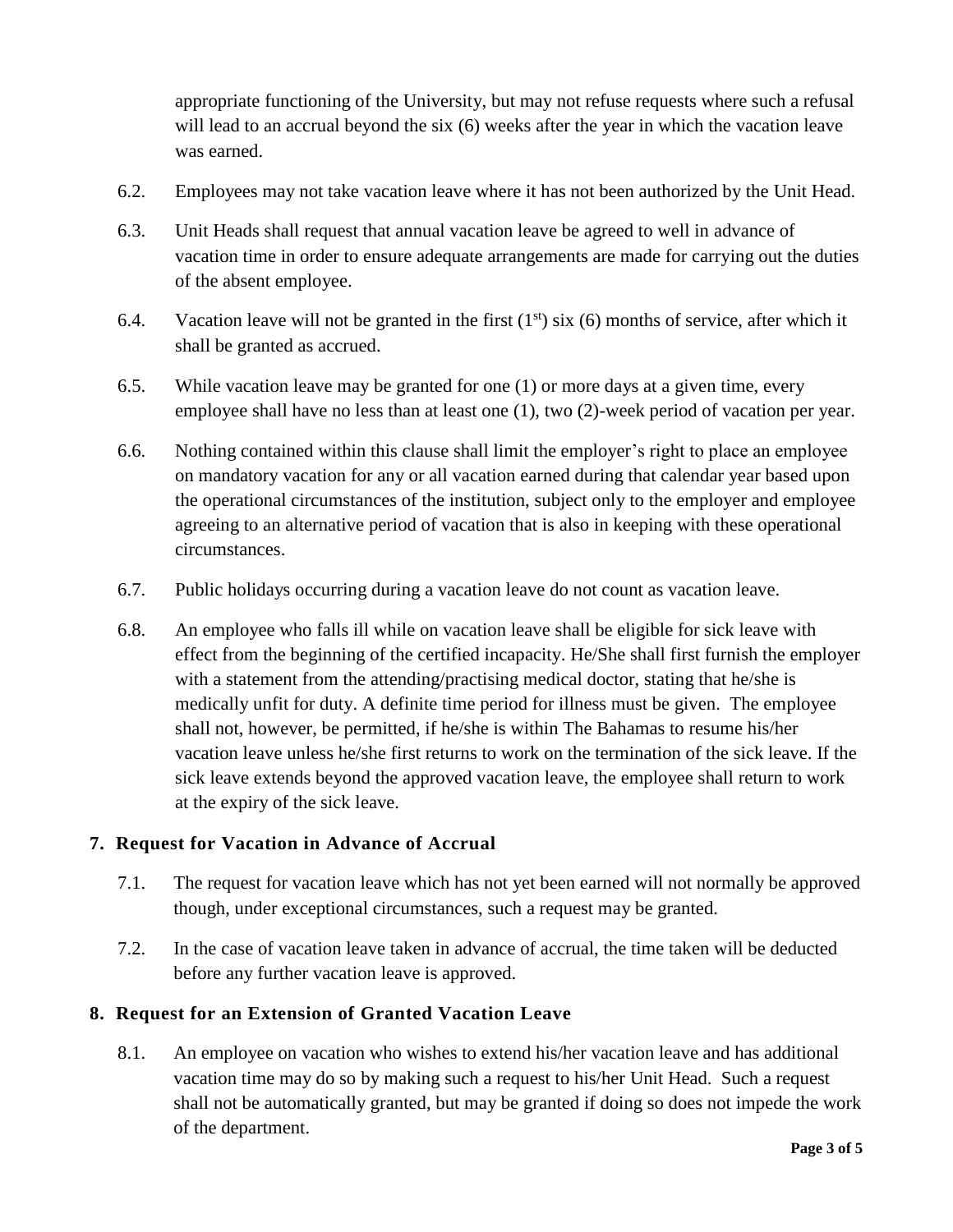## **9. Transfer of Accrued Vacation**

9.1. No accrued vacation shall be transferred. An employee who transfers to the University from any other institution will be required to take all outstanding vacation leave prior to joining the University.

### **10. Availability and Recall from Vacation**

- 10.1. As vacation is a period of rest and relaxation away from work, the University will make every effort not to disturb employees on vacation. There may be employees, however, whose duties are such that the University may need to reach them in the event of an emergency. For such employees, the Unit Head shall ask for an email or phone contact number.
- 10.2. Under exceptional emergency circumstances, an employee may be recalled from vacation. Such recalls require the prior approval of the relevant Vice-President. In such cases, the leave will be reinstated and taken at the earliest possible date. Any costs incurred by the person as a result of having his/her vacation leave cancelled by The University shall be reimbursed upon the presentation of appropriate receipts.

### **11. Vacation Leave upon Termination of Employment**

11.1. When an employee leaves employment or retires from the University, the outstanding leave accrued for that year shall be given prior to final termination.

### **12. Accountability**

- 12.1. It is the responsibility of the Human Resources Department to:
	- 12.1.1. Maintain accurate records and calculate vacation accrual and vacation leaves.
	- 12.1.2. Inform employees of the amount of vacation leave accrued on a regular basis.
	- 12.1.3. Inform Unit Heads of the vacation leave status of employees in their Unit on a regular basis.
	- 12.1.4. Inform all employees and monitor the implementation of this policy.
	- 12.2. It is the responsibility of the employee to:
		- 12.2.1. Monitor his/her vacation accrual.
		- 12.2.2. Request vacation leave such as to expend all vacation prior to six (6) weeks into the year following the year in which vacation was accrued.
		- 12.2.3. Submit timely requests such that the unit can manage the absence.